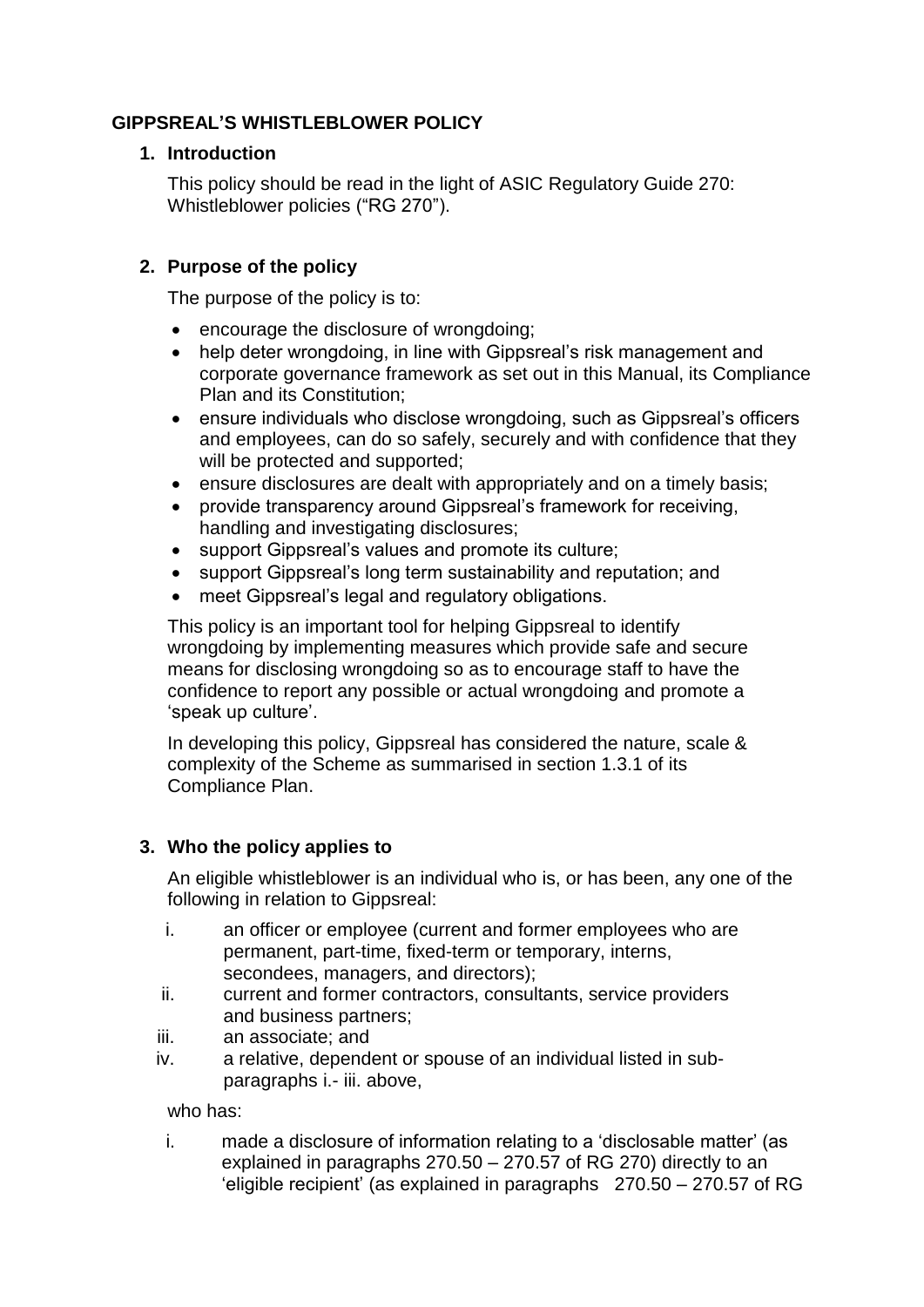270) or to ASIC, APRA or another Commonwealth body prescribed by regulation;

- ii. made a disclosure to a legal practitioner for the purposes of obtaining legal advice or legal representation about the operation of the whistleblower provisions in the Corporation Act; or
- iii. made an 'emergency disclosure' or 'public interest disclosure' (see Key Terms section of RG 270 for a definition of 'emergency disclosure' and 'public interest disclosure').

## **4. Matters the policy applies to**

### **4.1** *Disclosable matters*

Disclosable matters involve information that a discloser has reasonable grounds to suspect (see paragraph 270.53 of RG 270) concerns misconduct (see paragraph 270.52 of RG 270), or an improper state of affairs or circumstances (see paragraph 270.52 of RG 270), in relation to Gippsreal or a related body corporate of Gippsreal. In other words, it is a form of wrongdoing committed by Gippsreal.

Examples of wrongdoing might include:

- illegal conduct, such as theft, dealing in or use of illicit drugs, violence or threatened violence, and criminal damage against property;
- fraud, money laundering or misappropriation of funds;
- offering or accepting a bribe;
- financial irregularities;
- failure to comply with, or breach of, legal or regulatory requirements; and
- engaging in or threatening to engage in detrimental conduct against a person who has made a disclosure or is believed or suspected to have made, or be planning to make, a disclosure.

Disclosable matters also involve information about Gippsreal if the discloser has reasonable grounds to suspect that the information indicates Gippsreal (including its employees or officers) have engaged in conduct that:

- (a) constitutes an offence against, or a contravention of, a provision of any of the following:
	- (i) the Corporations Act;
	- (ii) the *Australian Securities and Investments Commission Act 2001*;
	- (iii) the *Banking Act 1959*;
	- (iv) the *Financial Sector (Collection of Data) Act 2001*;
	- (v) the *Insurance Act 1973*;
	- (vi) the *Life Insurance Act 1995*;
	- (vii) the *National Consumer Credit Protection Act 2009*;
	- (viii) the SIS Act;
	- (ix) an instrument made under an Act referred to in RG 270.54(a)(i) RG 27054(a)(viii);
- (b) constitutes an offence against any other law of the Commonwealth that is punishable by imprisonment for a period of 12 months or more;
- (c) represents a danger to the public or the financial system;
- (d) indicates a significant risk to public safety or the stability of, or confidence in, the financial system; or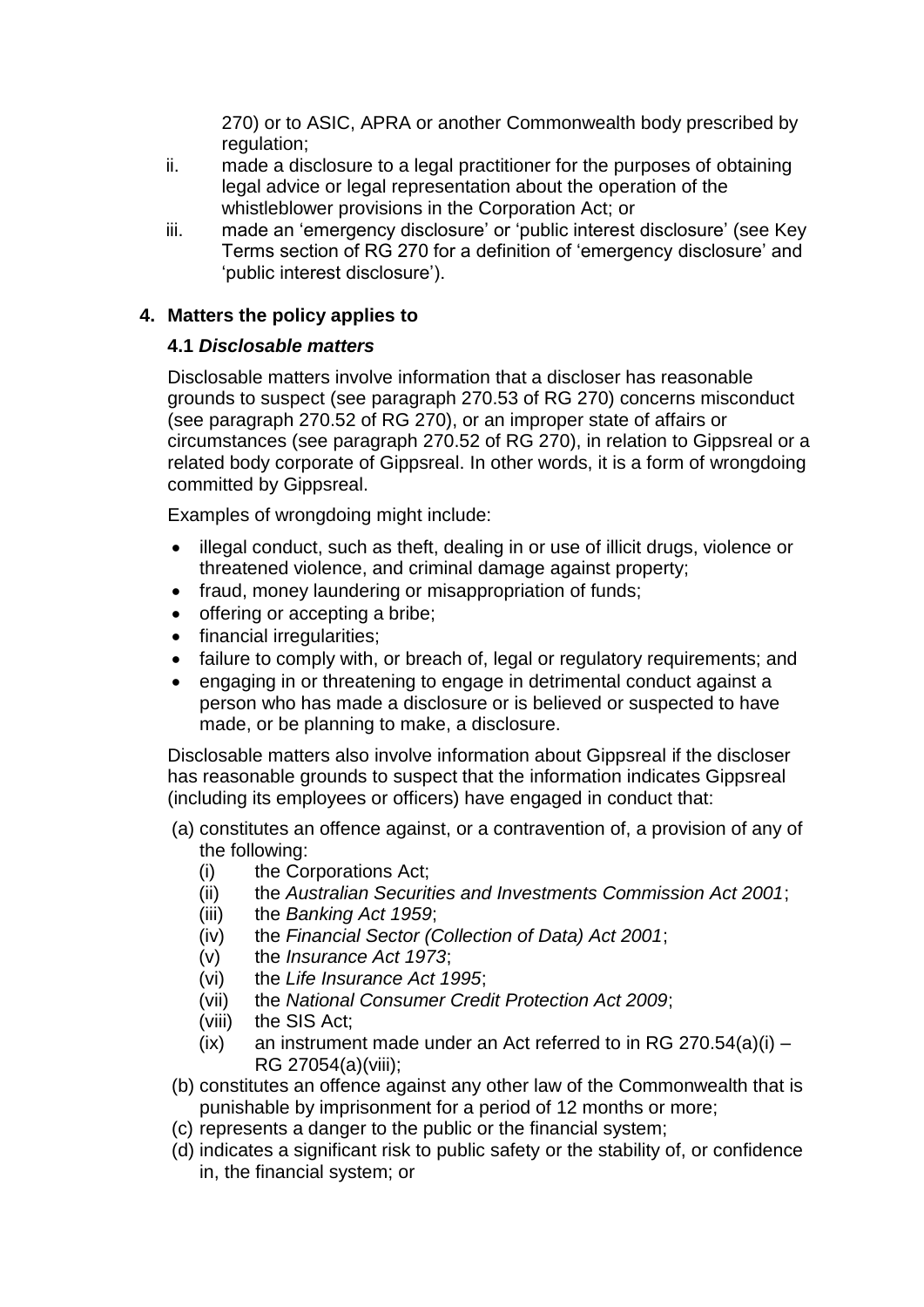(e) is prescribed by regulation.

It is important to highlight that disclosable matters might include conduct that may not involve a contravention of a particular law.

### **4.2** *Personal work-related grievances*

Disclosures that relate solely to personal work-related grievances, and that do not relate to detriment or threat of detriment to the disclosure, do not qualify for protection under the Corporations Act.

Personal work-related grievances are those that relate to the discloser's current or former employment with Gippsreal and have, or tend to have, implications for the discloser personally, but do not:

- (a) have any other significant implications for Gippsreal (or another entity); or
- (b) relate to any conduct, or alleged conduct, about a disclosable matter as set out in section 4.1 above.

Some practical examples of personal work-related grievances might include:

- (a) an interpersonal conflict between the discloser and another Gippsreal employee;
- (b) a decision that does not involve a breach of workplace laws;
- (c) a decision about an engagement, transfer or promotion of the discloser;
- (d) a decision about the terms and conditions of engagement of the discloser; or
- (e) a decision to suspend or terminate the engagement of the discloser, or otherwise to discipline the discloser.

A personal work-related grievance may still qualify for protection if:

- (a) it includes information about misconduct, or information about misconduct includes or is accompanied by a personal work-related grievance (mixed report);
- (b) Gippsreal has breached employment or other laws punishable by imprisonment for a period of 12 months or more, engaged in conduct that represents a danger to the public, or the disclosure relates to information that suggests misconduct beyond the discloser's personal circumstances;
- (c) the discloser suffers from or is threatened with detriment for making a disclosure; or
- (d) the discloser seeks legal advice or legal representation about the operation of the whistleblower protections under the Corporations Act.

If a Gippsreal employee has a personal work-related grievance they are strongly encouraged to raise it with a Responsible Manager so that it can be amicably resolved.

On the other hand Gippsreal strongly discourages deliberate false reporting of disclosable matters or personal work-related grievances which employees know to be untrue as this can potentially harm Gippsreal, other employees and/or other third parties.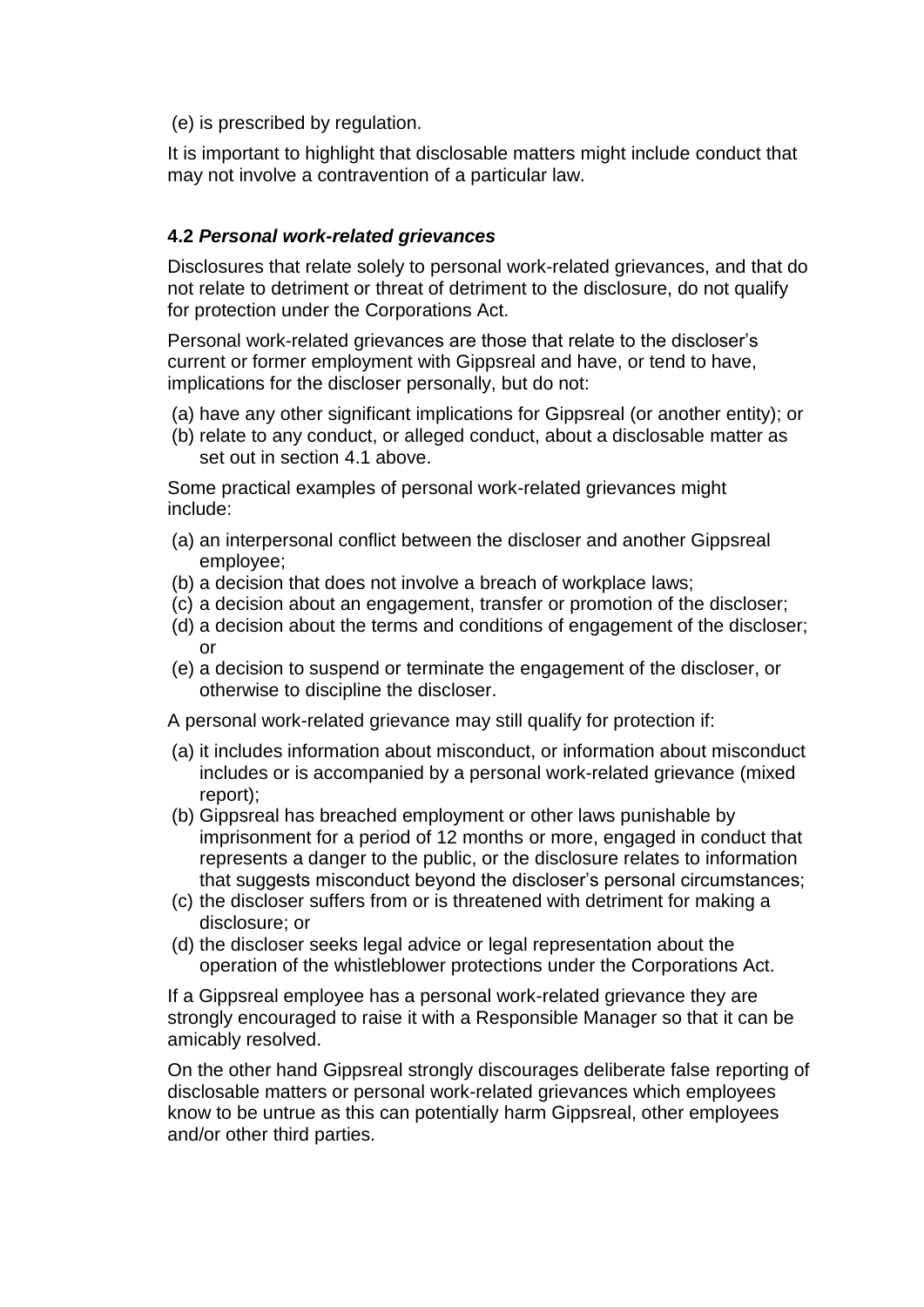### **5. Who can receive a disclosure**

In order to qualify for protection as a whistleblower under the Corporations Act, a discloser has to make a direct disclosure to certain types of people within or outside of Gippsreal.

Sections 5.1 – 5.4 list the types of people who can receive disclosures that qualify for protection.

### **5.1** *Eligible recipients in relation to Gippsreal*

Disclosures can be made directly to Gippsreal's 'eligible recipients' and qualify for protection as a whistleblower under the Corporations Act.

Gippsreal's eligible recipients include:

- (a) a Responsible Manager;
- (b) a director;
- (c) its Financial Auditor; or
- (d) its Compliance Auditor.

Employees are encouraged to report a disclosure to a Responsible Manager in the first instance so that Gippsreal's Responsible Managers can identify and address wrongdoing as early as possible.

Again, Gippsreal promotes a 'speak up culture' so as to instil confidence and trust in its whistleblower policy.

#### **5.2** *Legal practitioners*

Disclosures to a legal practitioner for the purposes of obtaining legal advice or legal representation in relation to the operation of the whistleblower provisions in the Corporations Act are protected, even in the event that the legal practitioner concludes that a disclosure does not relate to a disclosable matter.

#### **5.3** *Regulatory bodies and other external parties*

Disclosures of information relating to disclosable matters can be made to ASIC, APRA or another Commonwealth body prescribed by legislation and qualify for protection under the Corporations Act.

#### **5.4** *Public interest disclosures and emergency disclosures*

Under specific circumstances, disclosures can be made to a journalist or parliamentarian and qualify for protection under the Corporations Act. These specific types of disclosures are known as a 'public interest disclosures' and 'emergency disclosures'.

**5.4.1** A public interest disclosure is the disclosure of information to a journalist or a parliamentarian, where: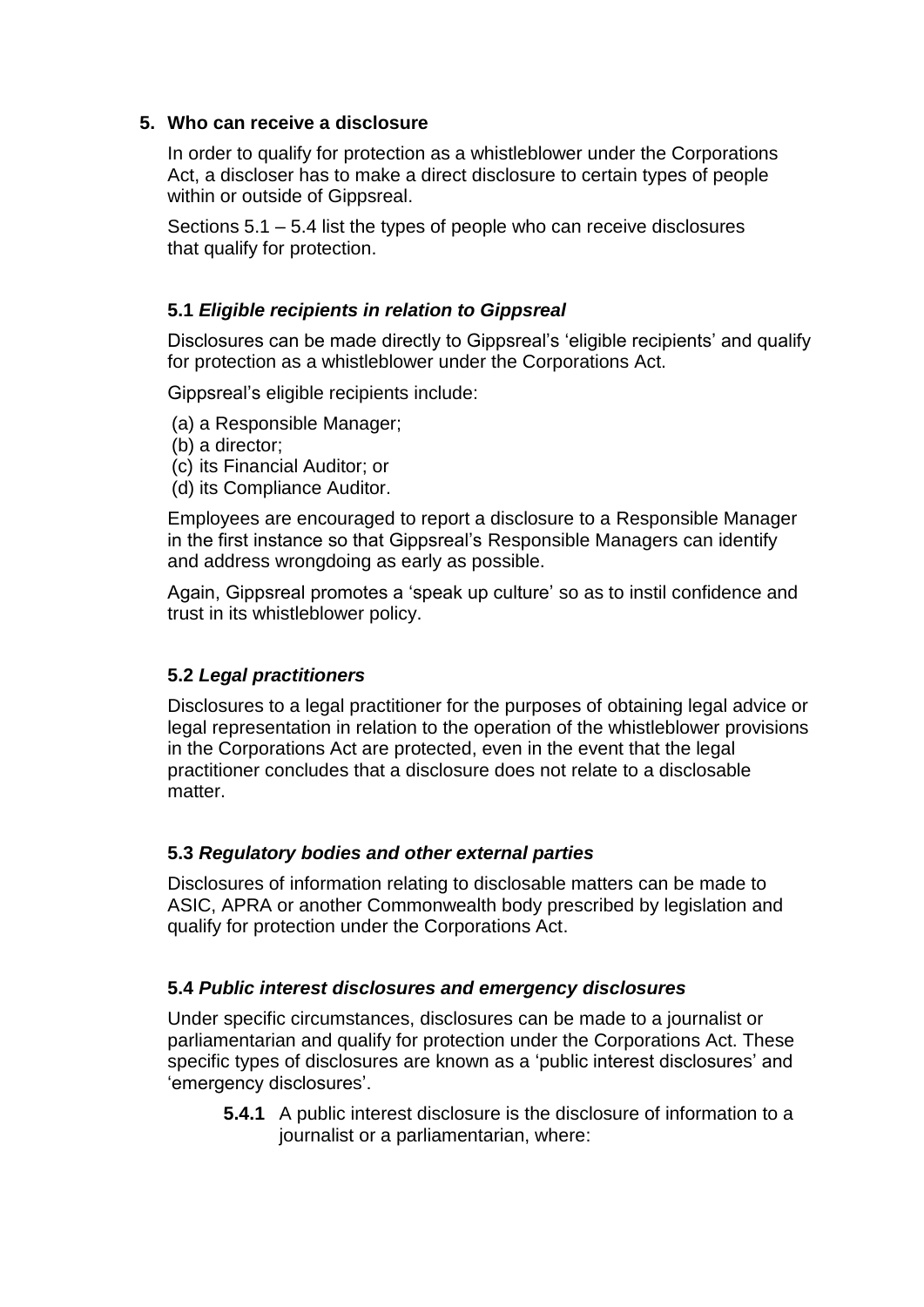- (a) at least 90 days have passed since the discloser made the disclosure to ASIC, APRA or another Commonwealth body prescribed by regulation;
- (b) the discloser does not have reasonable grounds to believe that action is being, or has been taken, in relation to their disclosure;
- (c) the discloser has reasonable grounds to believe that making a further disclosure of the information is in the public interest; and
- (d) before making the public interest disclosure, the discloser has given written notice to the body in 5.4.1(a) (to which the previous disclosure was made) that:
	- (i) includes sufficient information to identify the previous disclosure; and
	- (ii) states that the discloser intends to make a public interest disclosure.
- **5.4.2** An emergency disclosure is the disclosure of information to a journalist or a parliamentarian, where:
	- (a) the discloser has previously made a disclosure of the information to ASIC, APRA or another Commonwealth body prescribed by regulation;
	- (b) the discloser has reasonable grounds to believe that the information concerns a substantial and imminent danger to the health or safety of one or more persons or to the natural environment;
	- (c) before making the emergency disclosure, the discloser has given written notice to the body in 5.4.2(a) (to which the previous disclosure was made) that:
		- (i) includes sufficient information to identify the previous disclosure; and
		- (ii) states that the discloser intends to make an emergency disclosure; and
	- (d) the extent of the information disclosed in the emergency disclosure is no greater than is necessary to inform the journalist or parliamentarian of the substantial and imminent danger.

It is of utmost importance that the discloser understands the criteria for making a public interest disclosure or emergency disclosure, including that:

- (a) a disclosure must have previously been made to ASIC, APRA or another Commonwealth prescribed body;
- (b) written notice has subsequently been provided to the body to which the disclosure was made; and
- (c) in the case of public interest disclosures, at least 90 days have passed since the initial disclosure was made.

Gippsreal strongly recommends that before making a public interest disclosure or an emergency disclosure that a discloser contacts an independent legal adviser.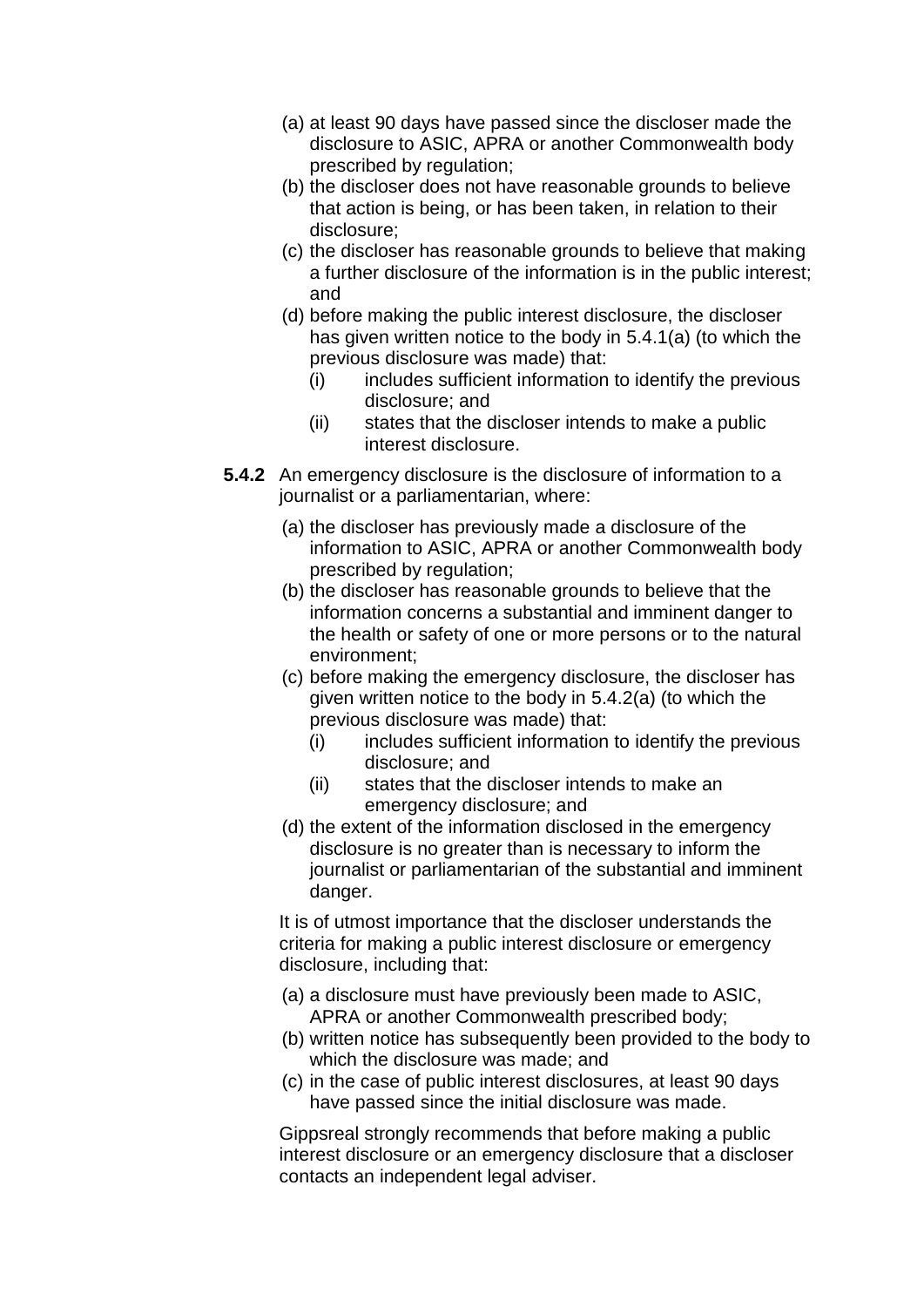In the strongest possible terms Gippsreal discourages the deliberate false reporting of a public interest disclosure or an emergency disclosure which employees know to be untrue as this could cause significant and irreparable harm to Gippsreal, its employees and/or other third parties.

#### **6. How to make a disclosure**

A discloser can make a direct disclosure to any of the types of people within and outside of Gippsreal identified in sections 5.1 – 5.4.

Disclosures can be made anonymously and/or confidentially, securely and outside of business hours.

The following table summarises the various options available to disclosers about how to make a disclosure to Gippsreal's eligible recipients and their contact details:

| <b>ELIGIBLE</b><br><b>RECIPIENT</b>                  | <b>NAME</b>                  | <b>ADDRESS</b>                                   | <b>EMAIL</b>            |
|------------------------------------------------------|------------------------------|--------------------------------------------------|-------------------------|
| Responsible<br>Manager &<br><b>Managing Director</b> | Justin<br>Caporale           | 41 McCartin St,<br>Leongatha VIC<br>3953         | justin@gippsreal.net.au |
| Chairman of<br>Directors                             | Trevor<br>Rickard            | 41 McCartin St,<br>Leongatha VIC<br>3953         | trevor@gippsreal.net.au |
| <b>External Director</b>                             | Colin<br>McKenzie-<br>McHarg | 13 McCartin St,<br>Leongatha VIC<br>3953         | colin@oakleyslaw.com.au |
| <b>External Director</b>                             | Geoff<br>Dean                | 6 Brumley St,<br>Leongatha VIC<br>3953           | geoff_dean@hotmail.com  |
| <b>Financial Auditor</b>                             | Peter<br>Wickenden           | 147 Salmon St,<br>Hastings VIC 3915              | peter@burkebond.com.au  |
| Compliance<br>Auditor                                | lan Bond                     | Level 6/250 Collins<br>St, Melbourne VIC<br>3000 | ian@bbcorporate.com.au  |

If a discloser wishes to make a disclosure to ASIC, they can be contacted by post or telephone as follows:

Post: GPO Box 4000 Gippsland Mail Centre Victoria 3841

Phone: 1300 300 630

#### **6.1** *Anonymous disclosures*

Anonymous disclosures will be protected under the Corporations Act.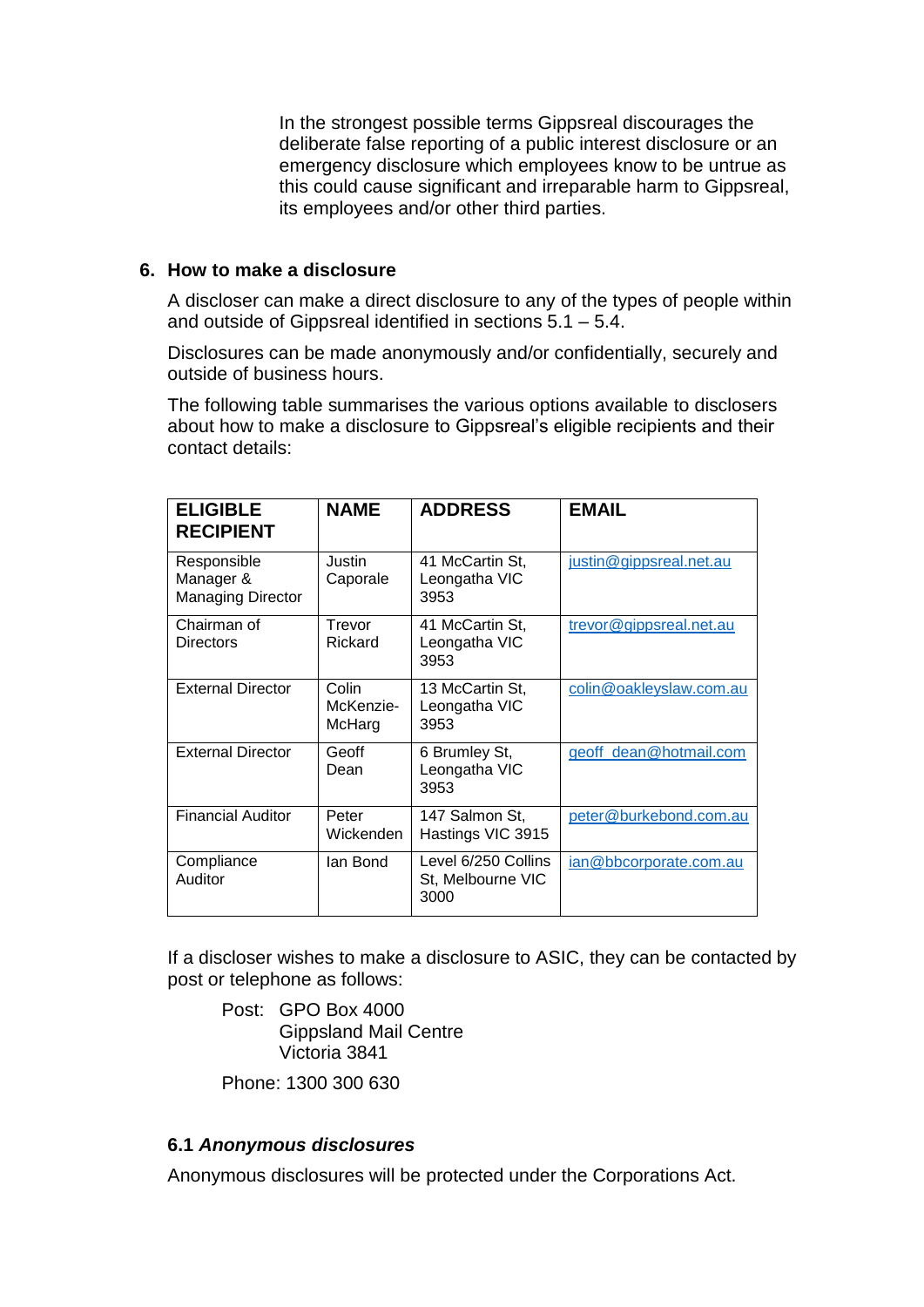A discloser can choose to remain anonymous while making a disclosure, over the course of any investigation and after an investigation is finalised.

A discloser can refuse to answer questions that they feel could reveal their identity at any time, including during follow-up conversations. Gippsreal encourages disclosers who wish to remain anonymous to maintain ongoing two-way communications with Gippsreal, so that Gippsreal can ask follow-up questions or provide feedback.

If Gippsreal receives a disclosure from an email address from which the person's identity cannot be determined, and the discloser does not identify themselves in the email, Gippsreal will treat the disclosure as an anonymous disclosure.

Gippsreal's measures for protecting anonymity are as follows:

- If a disclosure is made to an internal eligible recipient (i.e. a Responsible Manager and/or Director) the discloser's identity will be kept confidential by the internal eligible recipient and not be disclosed to anyone else in the organisation;
- The discloser's identity will not be recorded anywhere;
- Communications can be through anonymous email addresses;
- The discloser can elect to adopt a pseudonym for the purpose of their disclosure and their identity will be kept secret by the internal eligible recipient.

#### **7. Legal protections for disclosers**

Pursuant to the Corporations Act, protections are available to disclosers who qualify for protection as a whistleblower. These protections apply not only to internal disclosures but also disclosures to legal practitioners, regulatory and other external bodies, public interest and emergency disclosures, and disclosures that turn out to be incorrect.

These protections are:

- Identity protection (confidentiality)
- Protection from detrimental acts or omissions
- Compensation and remedies through the courts, for example, if the discloser suffers loss, damage or injury because of a disclosure;
- Civil, criminal and administrative liability protection

These protections do not grant immunity for any misconduct a discloser has engaged in that is revealed in their disclosure.

#### **8. Support and practical protection for disclosers**

#### **8.1** *Identify Protection (confidentiality)*

Gippsreal will employ the following measures to protect the confidentiality of a discloser's identity (where applicable):

> **8.1.1** *Reducing the risk that the discloser will be identified from the information contained in a disclosure*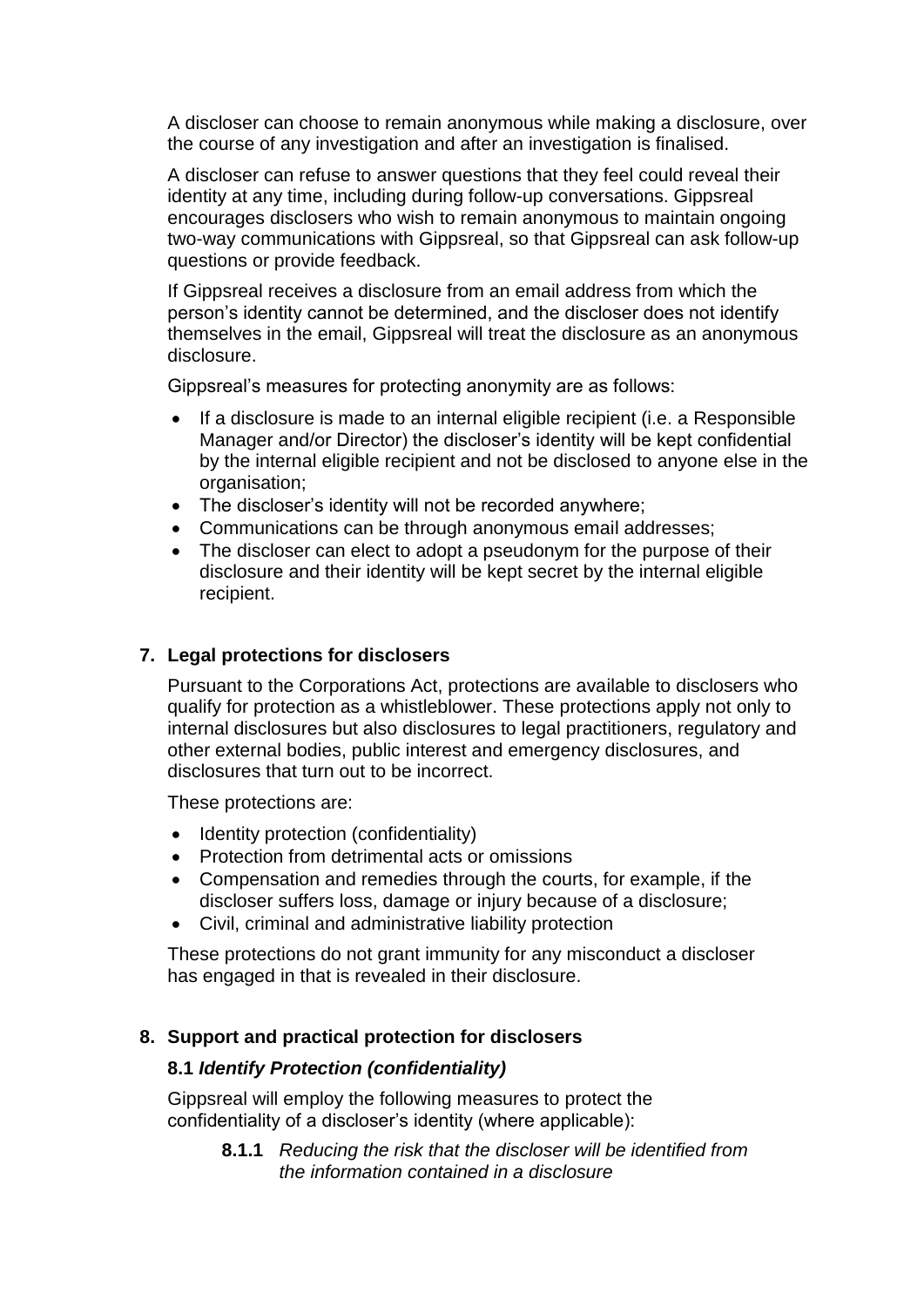- all personal information or reference to a discloser witnessing an event will be redacted;
- the discloser will be referred to in a gender-neutral context;
- where possible, the discloser will be contacted to help identify certain aspects of their disclosure that could inadvertently identify them; and
- disclosures will be handled and investigated by one of Gippsreal's Responsible Managers.

#### **8.1.2** *Secure record-keeping and information-sharing processes*

- all paper and electronic documents and other materials relating to disclosures will be stored securely;
- access to all information relating to a disclosure will be limited to those directly involved in managing and investigating the disclosure;
- only a restricted number of people who are directly involved in handling and investigating a disclosure will be made aware of a discloser's identity (subject to the discloser's consent) or information that is likely to lead to the identification of the discloser;
- communications and documents relating to the investigation of a disclosure will not be sent to an email address or to a printer (where practical) that can be accessed by other staff; and
- each person who is involved in handling and investigating a disclosure will be reminded about the confidentiality requirements, including that an unauthorised disclosure of a discloser's identity may be a criminal offence.
- **8.1.3** In practice it may be difficult for Gippsreal to ensure confidentiality where people may be able to guess the discloser's identity if:
	- the discloser has previously mentioned to other people that they are considering making a disclosure;
	- the discloser is one of a very small number of people with access to the information;
	- the disclosure relates to information that discloser has previously been told privately and in confidence.

This difficulty is made even more pronounced given the small number of staff that Gippsreal employs.

### **8.2** *Protection from detrimental acts or omissions*

Gippsreal may employ the following measures to protect disclosers from detrimental acts or omissions (where applicable):

 processes for assessing the risk of detriment against a discloser and other persons (e.g. other staff who might be suspected to have made a disclosure), which will commence as soon as possible after receiving a disclosure - see section 8.2.1 below;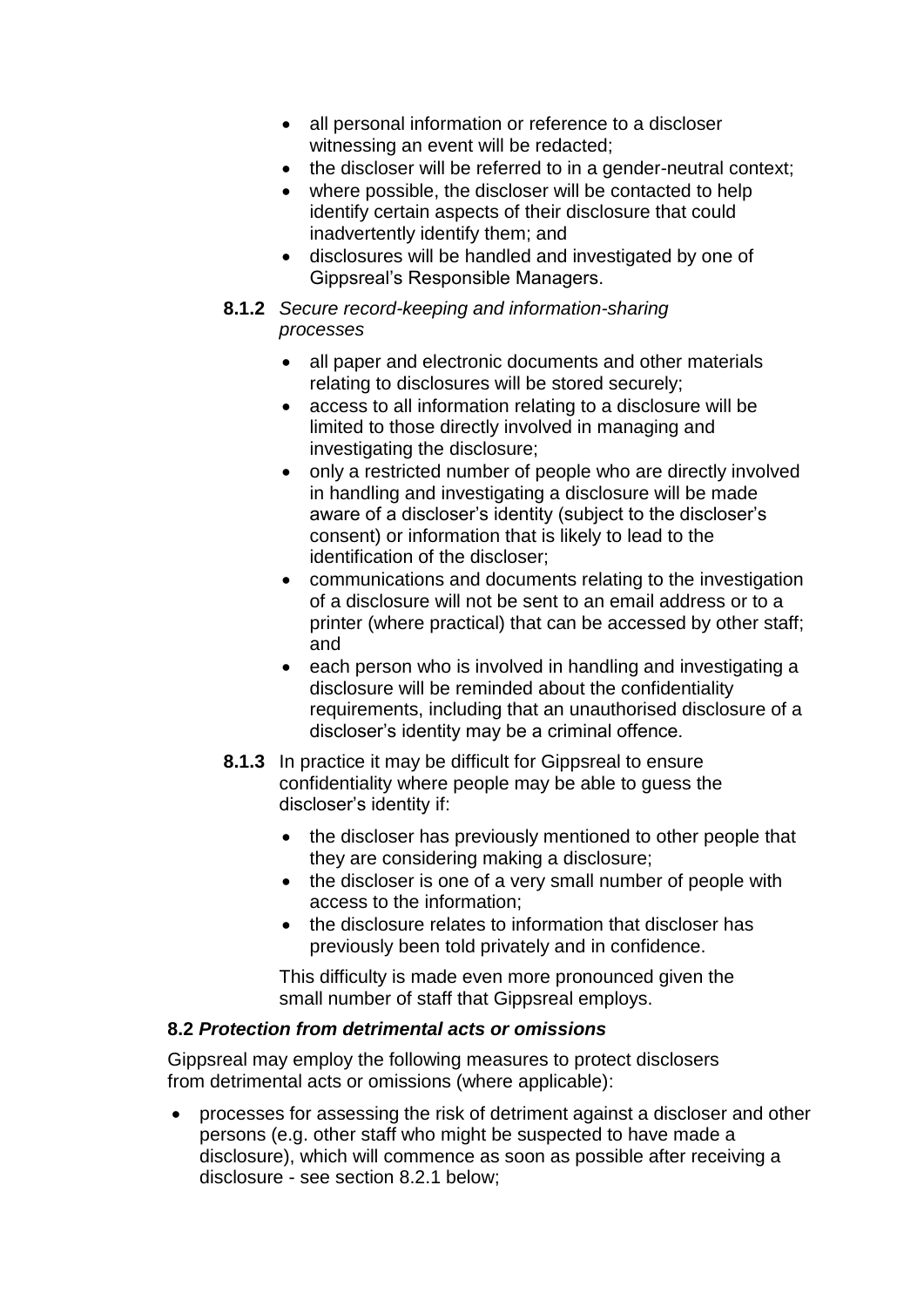- offering counselling support services to the discloser;
- strategies to help a discloser minimise and manage stress, time or performance impacts, or other challenges resulting from the disclosure or its investigations;
- allow the discloser to perform their duties from another location such as home, make modifications to the discloser's workplace or the way they perform their work duties, or reassign or relocate other staff involved in the disclosable matter;
- processes for ensuring that management are aware of their responsibilities to maintain the confidentiality of a disclosure, address the risks of isolation or harassment, manage conflicts, and ensure fairness when managing the performance of, or taking other management action relating to, a discloser;
- procedures on how a discloser can lodge a complaint if they have suffered detriment, and the actions Gippsreal may take in response to such complaints (e.g. the complaint could be investigated as a separate matter by an officer who is not involved in dealing with disclosures and the investigation findings will be provided to the board, auditors or compliance panel (as appropriate); and
- interventions for protecting a discloser if detriment has already occurred for example, Gippsreal could investigate and address the detrimental conduct, such as by taking disciplinary action, or Gippsreal could allow the discloser to take extended leave.

A discloser may seek independent legal advice or contact ASIC if they believe they have suffered detriment.

- **8.2.1** *Steps in assessing and controlling the risk of detriment*
	- Risk identification: Assessing whether anyone may have a motive to cause detriment – information could be gathered from a discloser about
		- the risk of their identity becoming known;
		- who they fear might cause detriment to them;
		- whether there are any existing conflicts or problems in the work place; and
		- whether there have already been threats to cause detriment.
	- Risk analysis and evaluation: Analysing and evaluating the likelihood of each risk and evaluating the severity of the consequences.
	- Risk control: Developing and implementing strategies to prevent or contain the risks – for anonymous disclosures, it may be worthwhile assessing whether the discloser's identity can be readily identified or may become apparent during an investigation.
	- Risk monitoring: Monitoring and reassessing the risk of detriment where required – the risk of detriment may increase or change as an investigation progresses, and even after an investigation is finalised.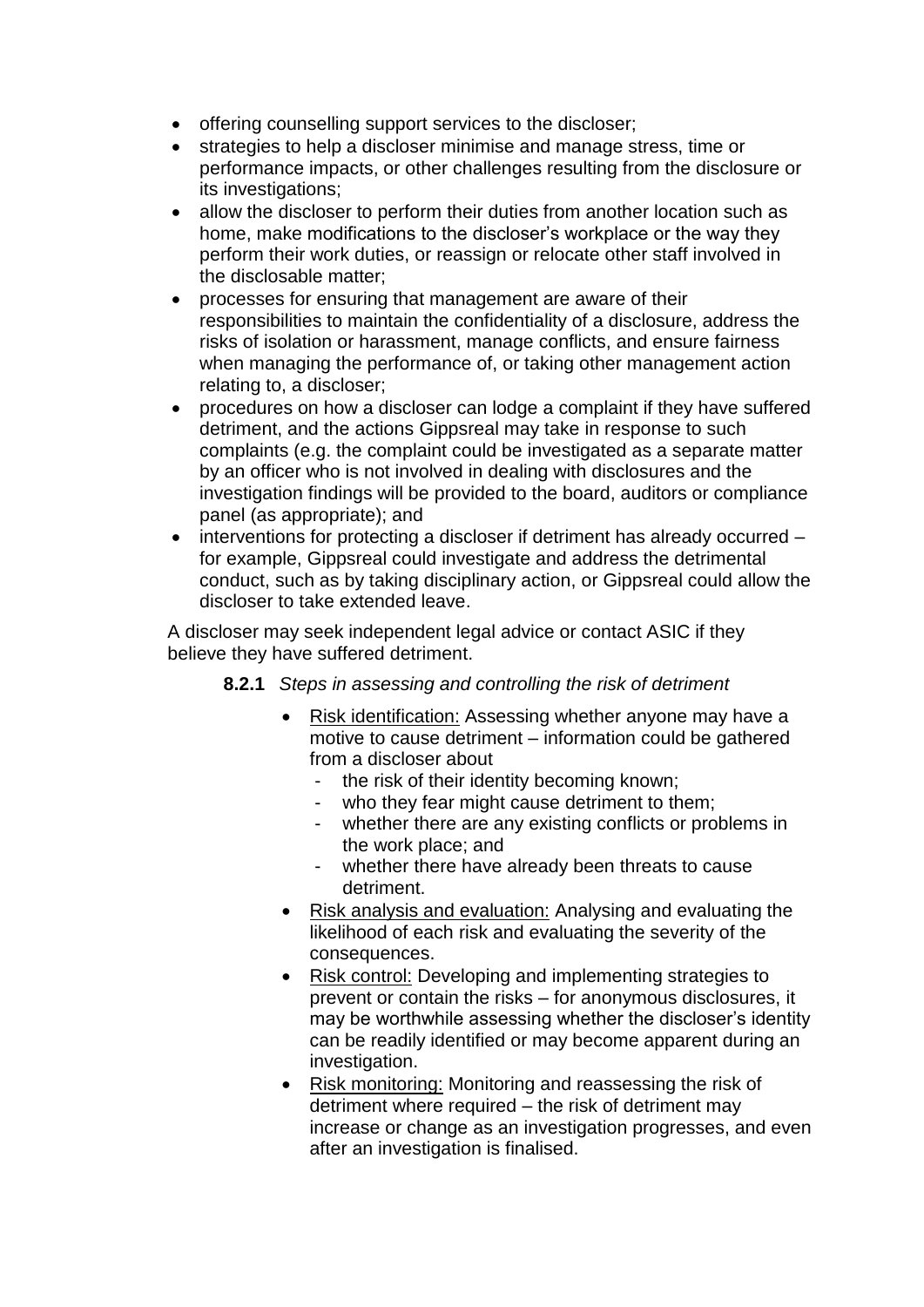### **9. Handling and investigating a disclosure**

#### **9.1** *Handling a disclosure*

If Gippsreal receives a disclosure, it will first need to assess it to determine whether:

(a) it qualifies for protection; and (b) a formal, in-depth investigation is required.

When one of Gippsreal's internal eligible recipients is receiving a disclosure, it is important that they determine whether the location and time are appropriate:

- for the discloser to make the disclosure comfortably; and
- for ensuring the discloser is protected.

It is also important for Gippsreal to focus on the substance of a disclosure rather than what Gippsreal believes is the discloser's motive for reporting. For example, when handling a disclosure Gippsreal should not assume that disclosures about conduct or behaviour that appear to have had a personal impact on a discloser are somehow less serious as they may indicate a larger or systemic issue.

### **9.2** *Investigating a disclosure*

**9.2.1** All reports of alleged or suspected wrongdoing made under this policy to Gippsreal will be properly assessed by a Responsible Manager, and if appropriate, inquired into or independently investigated - with an objective of gathering evidence relating to the claims made by the discloser. That evidence may substantiate or refute the claims made.

> Investigations will be conducted in a fair, objective and independent manner that preserves the confidentiality of the investigation.

- **9.2.2** If Gippsreal determines that a disclosure needs investigating, it will need to determine:
	- the nature and scope of the investigation;
	- the person(s) within and/or outside Gippsreal that should lead the investigation;
	- the nature of any technical, financial or legal advice that may be required to support the investigation; and
	- the timeframe necessary to undertake the investigation.
- **9.2.3** Timeframes will depend on the nature scope and severity of the disclosure.
- **9.2.4** Disclosers must use their best endeavours to assist in the conduct of the investigation. Gippsreal may be unable to carry out an investigation if the discloser is uncooperative, does not provide contact details or refuses to provide contact details.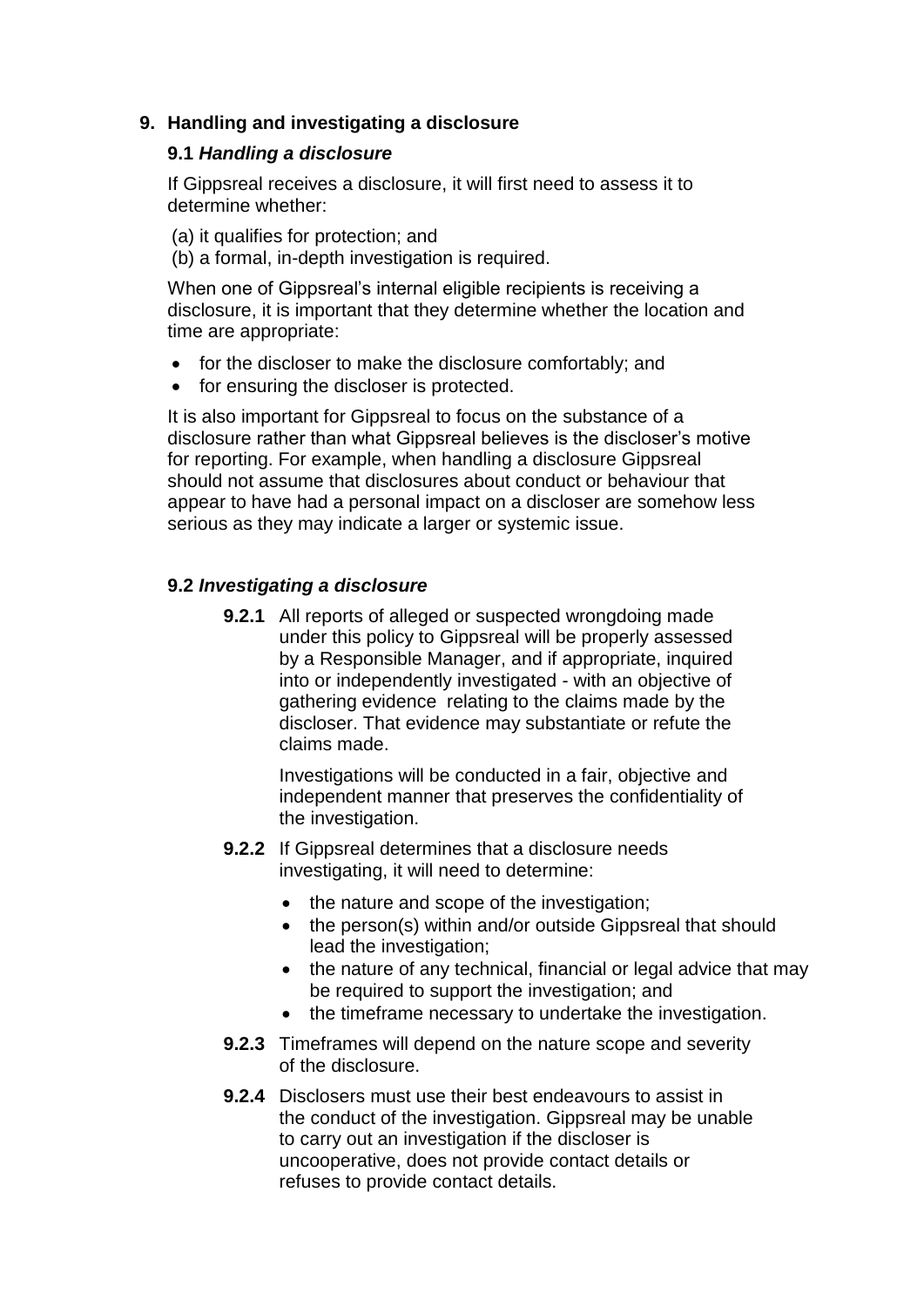### **9.3** *Keeping a discloser informed*

Gippsreal will provide the discloser with regular updates on the investigation, assuming the discloser can be contacted. The frequency of updates will depend on the nature of the disclosure and may vary, however as a minimum updates to the discloser will be provided during the following key stages:

- when the investigation process has begun;
- while the investigation is in process; and
- after the investigation has been finalised.

#### **9.4** *How the investigation findings will be documented, reported internally and communicated to the discloser*

Following an investigation, a report on the outcome will be provided by the Responsible Manager to the person making the disclosure, the Managing Director and the Board of Directors, as appropriate.

In documenting the report Gippsreal will ensure the confidentiality requirements of section 8.1 are met.

### **10.Ensuring fair treatment of individuals mentioned in a disclosure**

Gippsreal will adopt the following measures for ensuring fair treatment of individuals mentioned in a disclosure (where applicable):

- disclosures will be handled confidentially, when it is practical and appropriate in the circumstances;
- each disclosure will be assessed and may be the subject of an investigation;
- the objective of an investigation is to determine whether there is enough evidence to substantiate or refute the matters reported;
- when an investigation needs to be undertaken, the process will be objective, fair and independent;
- an employee who is the subject of a disclosure will be advised about the subject matter of the disclosure as and when required by principles of natural justice and procedural fairness and prior to any actions being taken – for example, if the disclosure will be the subject of an investigation; and
- an employee who is the subject of a disclosure should be recommended support services (e.g. counselling)

It will be at Gippsreal's discretion to determine when it is appropriate to inform an employee who is the subject of a disclosure that an investigation is being undertaken (though prior to making any adverse finding against them), so as not to compromise the investigation.